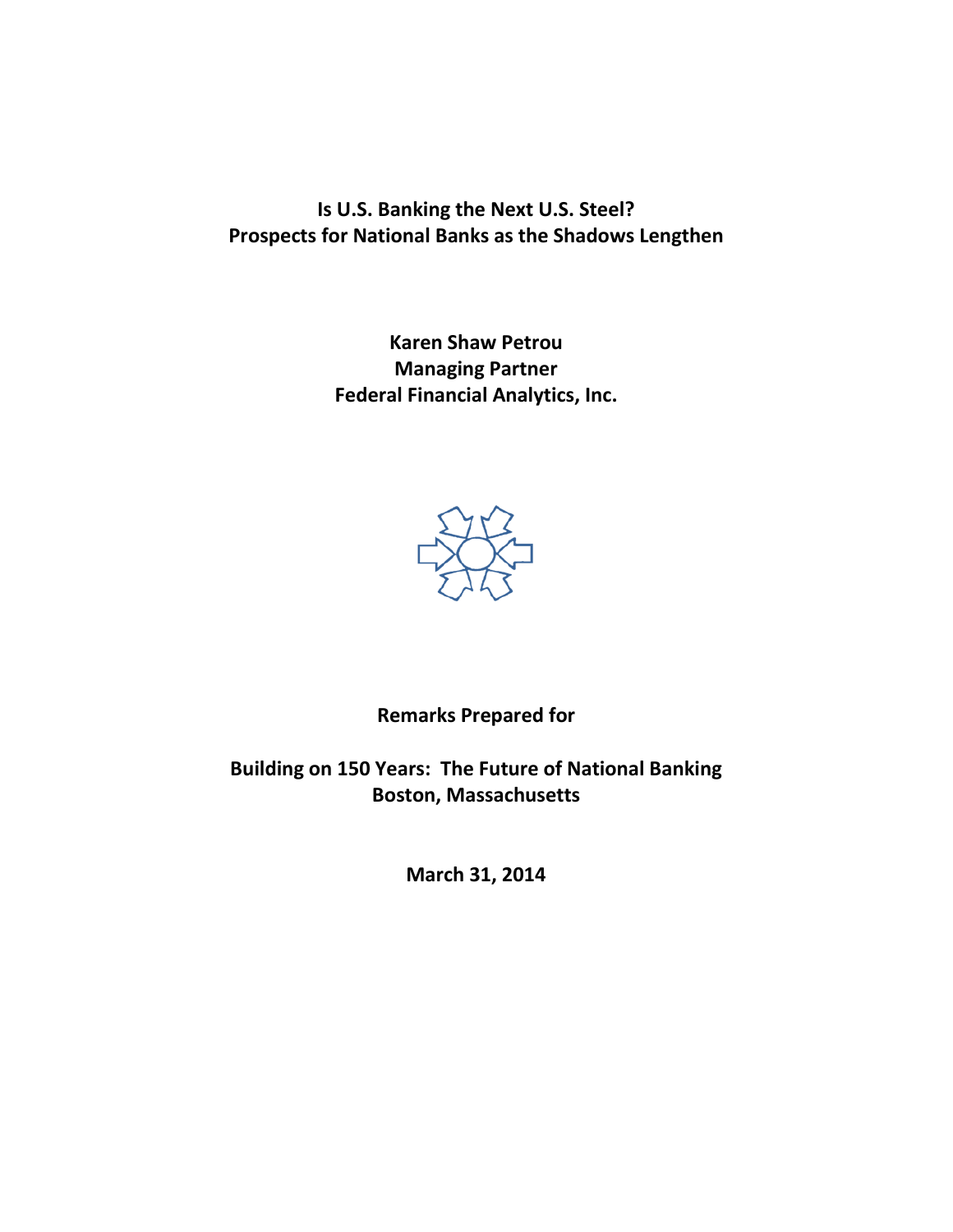It's an honor to join the EU's Sharon Bowles and Cam Fine to wrap up this conference with a look at the future of finance. Con Hurley has asked me to focus on the broad – but critical – question of the future of financial intermediation now that so many powerful non-bank competitors are getting into the business. There's a lot of talk these days about "shadow banking" – the Financial Stability Board's most recent estimate clocks it at an astounding \$71.2 trillion worldwide. Even so, this number underestimates non-bank finance because it largely omits non-banks in traditional financial intermediation – gathering deposits and making loans even though non-banks are exponentially becoming major players at both ends of the basic-banking spectrum. Given that the FSB also finds that non-banks hold 174 percent of the limited categories of bank assets as it calculates them in the U.S., we have a profound paradigm shift with immediate implications for both bank strategy and regulatory policy.

What are these implications? I'll turn to them in detail in a moment, but the most important I see are:

- For banks especially big ones it is critical to realign strategic planning to recognize that the monopoly-franchise model on which many companies are based is under heavy attack. The rules driving this change won't go away and, indeed, they may well get even tougher. Thus, regulatory barriers that once kept competition out now choke banks within ever more confined profit opportunities. Combined with technology and other market changes, this creates a oncein-a-generation challenge to redesign the business model. U.S. steel manufacturers ruled the world, until they didn't. The same is true for auto manufacturers and other U.S. companies that were category killers in the 1970s. Are the biggest U.S. banks any more invincible? I don't think so and current market data support this analysis.
- From a policy and regulatory perspective, if it's only bankers and big-bank shareholders that suffer as new financial-intermediation channels are opened, so be it. That's why they are private companies, supposed to live or die as markets dictate. But, if new prudential risks result because new competitors are providing bank-like services at comparable or even greater consumer or market risk, then vulnerable investors and consumers will be harmed and markets will be subject to systemic risk largely unaddressed in any of the Dodd-Frank regulation and resolution standards. At present, the U.S. regulatory framework is charter-based – that is, rules are based on the sign on the door, not the products and services provided. When activities are uneconomic under bank rules and otherwise profitable, they will flee to non-banks along with all their risks. Regulators must thus work quickly to use the tools they have in current law – more than enough for meaningful action – to capture risk and ensure orderly resolution when any activity or institution – not just big banks – poses risk.

My worries here do not just stem from a read of relevant academic literature and policy documents, although I believe both substantiate these concerns. Rather, they result from my hands-on strategicadvisory practice.

We are often asked to advise boards and senior management on the policy context of key business lines. When we do, we draw up a "landscape "that puts the activity in the context of applicable U.S. and,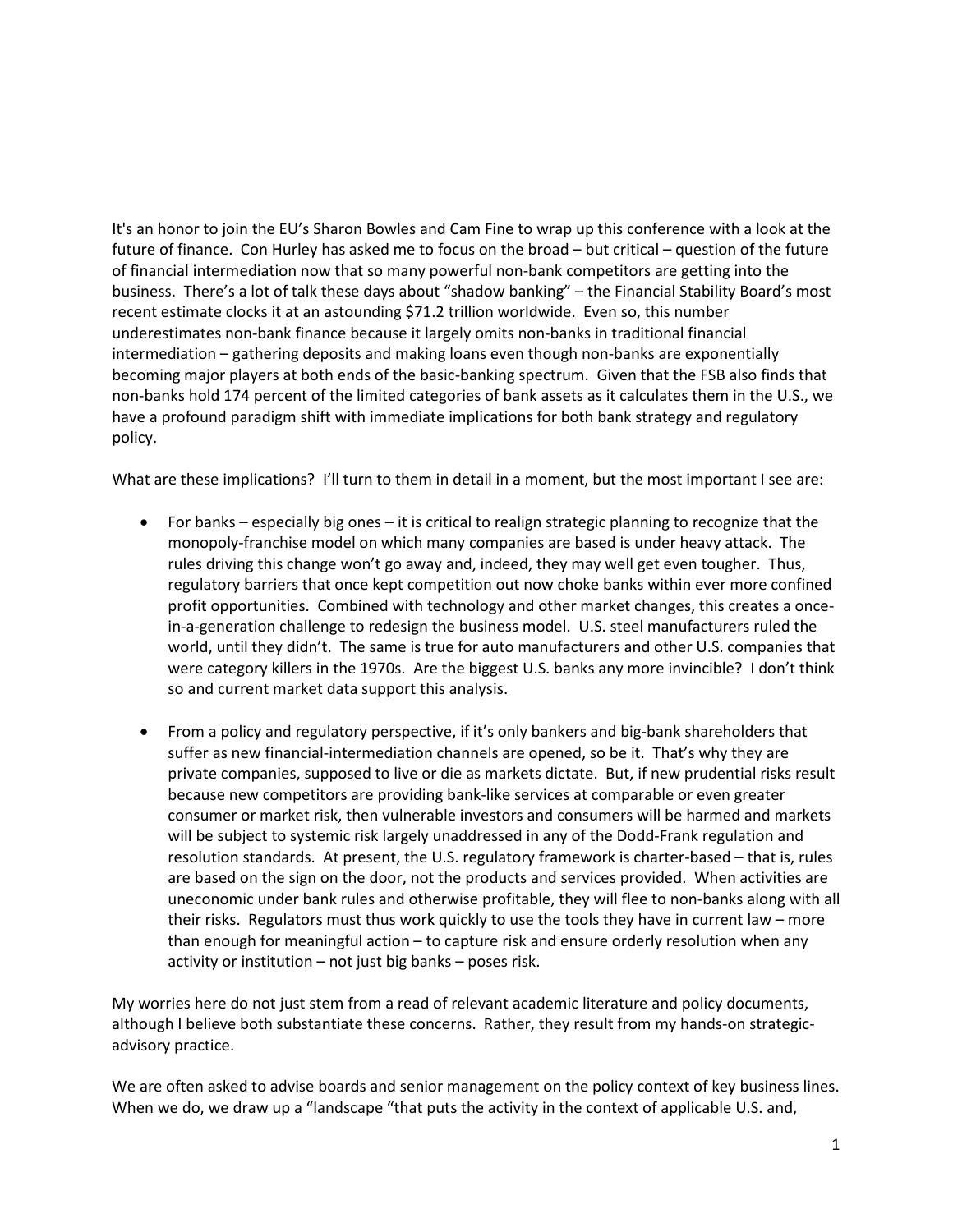where appropriate, global rules and policies. Importantly, we do this not just by a look in the current rulebook, but also by a forecast of likely policy action on a five-year horizon. We try to do this objectively – it's not what one wants the rules to be, but rather what they are and could be that drives M&A, product, and related advice. In the past year or so, I've been stunned by how many of these landscapes across so many "traditional" banking services show a sharp decrease in comparative advantage and looming strategic realignment of business lines often at the heart of a bank's franchise value.

# **The Global Context**

In the presence of so distinguished a Member of the European Parliament, I would be remiss if I failed first to put my key points in a more global context. The FSB's calculation that shadow banking is 174% of U.S. bank assets flips to 52% in the EU. This difference does not make European policy-makers less worried about shadow finance – indeed, I think they are a lot more worried than their U.S. colleagues, although policy ebbs and flows in favor of or against shadow finance.

Commissioner Barnier has recently laid out a major initiative designed to shrink the shadows. He would do so by choking off non-banks through an array of barriers to banking services. This might work – at least with regard to curtailing non-banks – in the EU precisely because it's far more bank-centric than the U.S. However, these choke-points will further concentrate EU finance in the hands of banks – good for them, but not necessarily for reducing too-big-to-fail or even too-big-to-save concerns, let alone for promoting innovation.

The Barnier initiative is also contradicted by a new, final EU one just announced last week: a program to promote long-term investment that in part depends on side-stepping banking to develop new infrastructure financing vehicles in securitization and similarly shadowy venues.

Thus, regulation-by-charter will have a different impact in the EU than the U.S. because, if it moves quickly, the EU may be able to prevent transformation of finance into non-banking enterprises except in segments where policy objectives facilitate shadow entry. Importantly, the EU may be better able to tolerate some shadows because its framework is far more functional than the U.S.-based charter approach. In the EU, the Basel capital rules apply not just to banks but also to broker-dealers and asset managers in sharp contrast to their charter-specific impact here. Going beyond capital to other critical prudential rules would be helpful not just to the EU, but also to showing the U.S. how better to develop our functional-regulatory framework.

Importantly, the FSB has proposed resolution frameworks not just for systemic banks, but also for insurers, financial-market infrastructure providers, and firms like broker-dealers and asset managers that hold other people's money. The EU has not advanced this framework, perhaps exhausted by work on the bank-resolution and sovereign-support system. Unfortunately, the FDIC's single-point-of entry resolution proposal is not only far away from finalization, but also wholly bank-centric.

# **Is Shadow Finance Just a Big-Bank Worry?**

Are these issues germane just to big banks? With so distinguished a community banker on the panel, let me turn to this question. The sectors most regulators now call shadow banking are mostly not of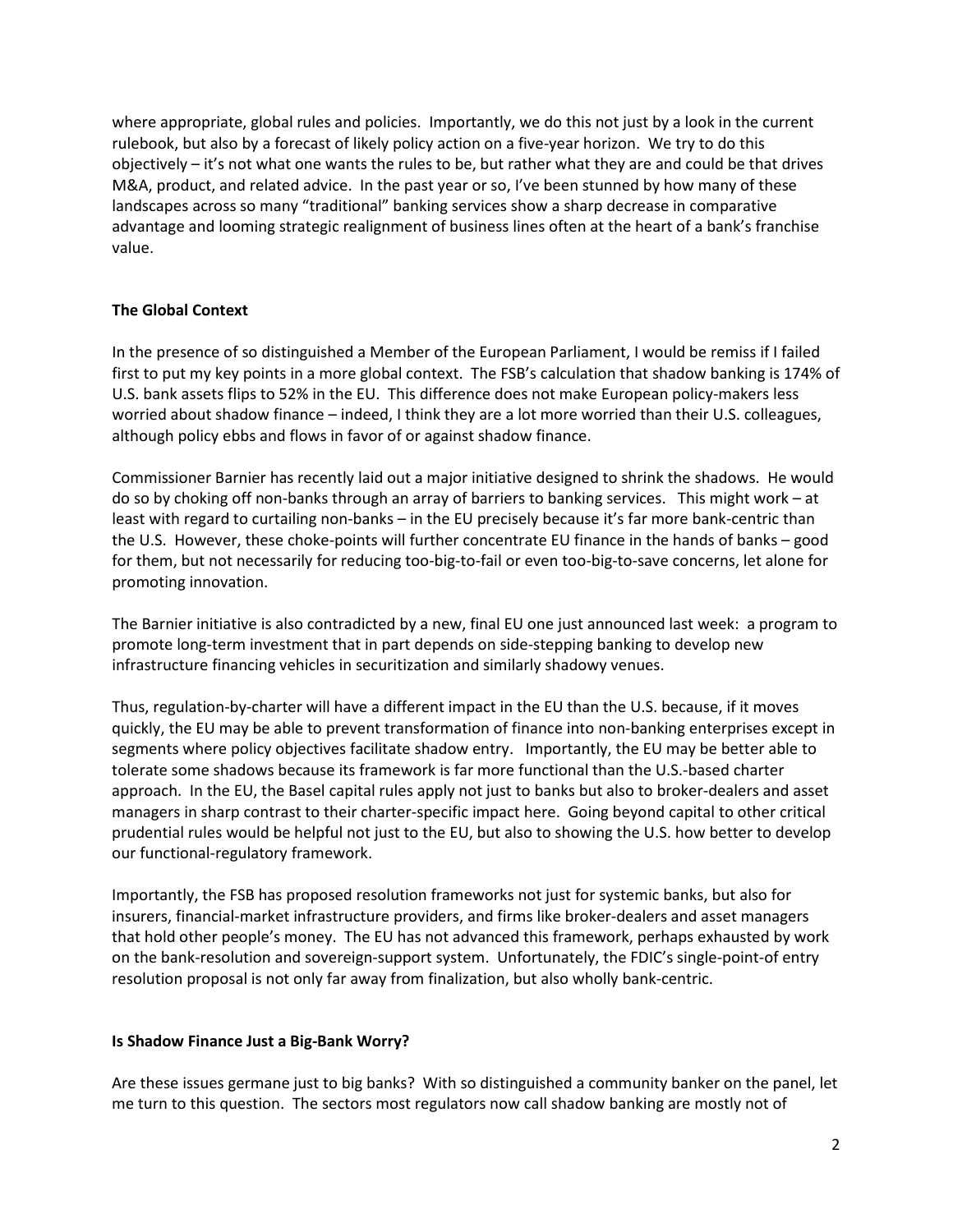concern to community banks because they are largely confined to wholesale activities like securities financing, repurchase agreements, money-market funds, and non-traditional insurance. But, the shadows as defined so far also include asset securitization – and, as the battle right now over the future of Fannie Mae and Freddie Mac make clear, community banks must have a place in the secondary market if they are to maintain a role as originators in any sector where securitization calls the shots. But, with this significant exception, some might say that community bankers can sit by and, to the extent the shadow players nibble big banks down to size, good riddance.

I think so sanguine a strategy will prove self-defeating for smaller banks. The reason is because shadow banking is in fact not confined to the largely-wholesale sectors so far subsumed within not just the FSB's work, but also that of the Federal Reserve, Financial Stability Board, Office of Financial Research, and other key U.S. policy-makers.

# **Where the Shadows Lie**

The critical assumption on which I base both my strategic analysis and policy recommendations is the presence of non-banks as ever more formidable players in critical financial-intermediation functions long the province of traditional banks. Take, for example:

- *Small-Business Lending*: This is the lifeblood of traditional banking. Large banks in the 1990s largely – and much to their regret – gobbled up old-style finance companies like The Money Store that once held a lot of sway in this sector, leaving small-business lending to large and community banks for about a decade or so. Now, though, new players like PayPal are revving up in tandem with crowd-funding, P2P lending, and other vehicles with potentially major market clout.
- *Payment Products*: The *American Banker* recently highlighted a survey in which about half of "millennial" respondents said that they think new entrants will restructure traditional retail-payment products, with about a third saying that they would rather bank with Google, PayPal, and other non-banks. These players aren't totally ready for prime time, but they are revving up fast and clearly have a very attractive base of clients in banking's next-generation base.
- *Corporate Finance*: For the biggest companies, big banks were always the home port. This, though, is no longer the case – private-equity firms like KKR, Carlyle, Blackstone, and Apollo are now major players in this sector. Apollo, for example, now has a credit book of about \$100 billion compared to \$4 billion before the financial crisis. Why the difference? In part, it's because it's a darn sight easier to make commercial loans without having to hold the capital to absorb losses on them. Some say not to worry because these firms don't engage in maturity mis-matches because they pair long-term loans with long-term funding. But, without liquidity rules, who knows?
- *Consumer Lending*: The mortgage business is rapidly changing as non-bank servicers buy not just the servicing rights banks think no longer economic due to capital rules, but also origination and securitization operations fueled again by the lack of capital and related prudential requirements. The CFPB's qualified-mortgage and servicing rules apply across the spectrum, but non-banks have yet to build a compliance infrastructure, not only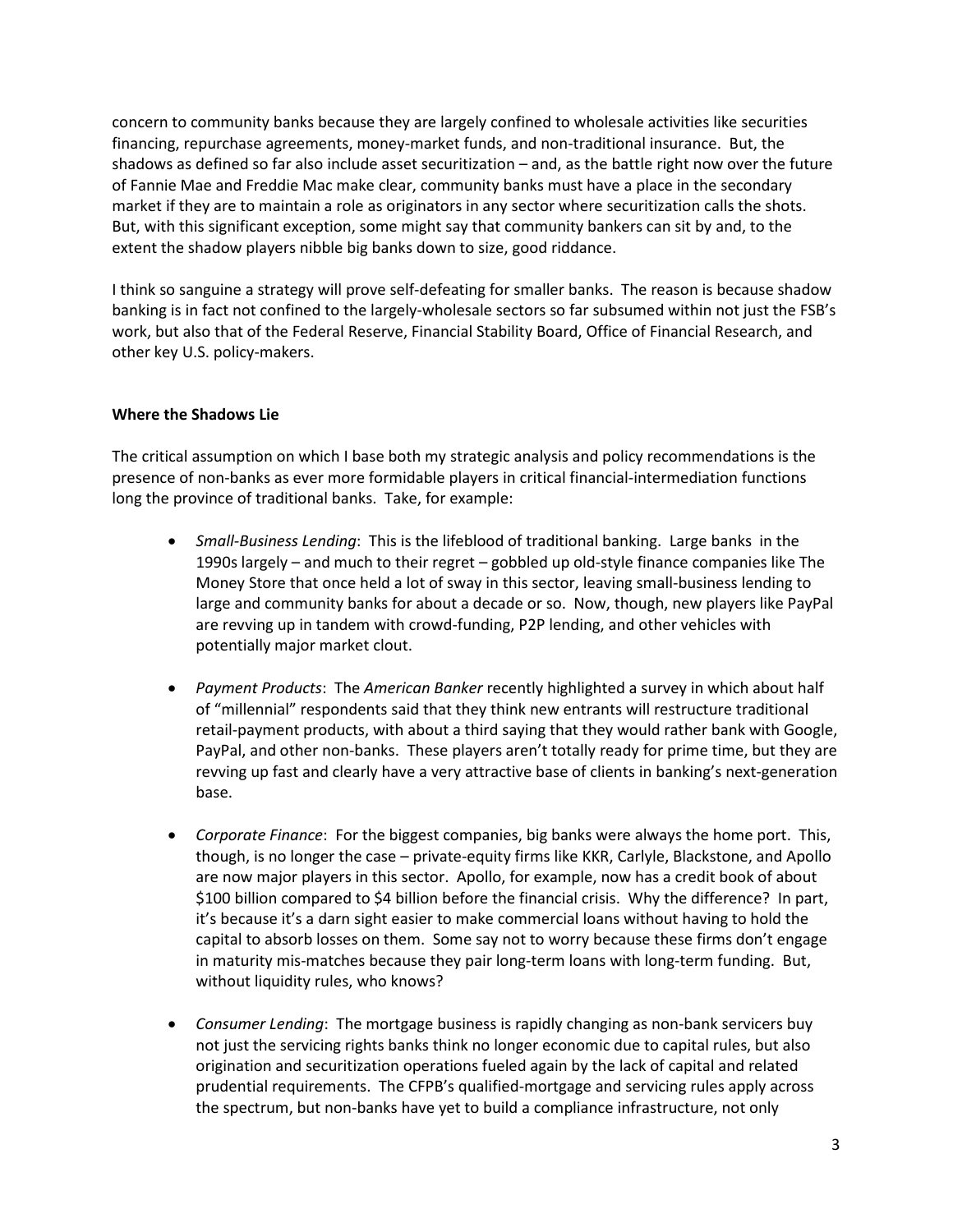because their private-equity business model doesn't favor long-term infrastructure buildout, but also because there's little capital that needs the protection of robust internal controls. Similar non-bank subprime installment and auto lenders are also ramping up with astonishing rapidity, many also premising operations on the "get-out-of-Dodge" mentality that characterized non-bank finance before the crisis.

To be sure, banks have two remaining monopoly franchises: taking insured deposits and custody services. Even these bulwarks are, though, under attack from without. Over time, customer demand for non-deposit liability-like products has sky-rocketed – after all, what are money-market funds if not cashequivalent holdings that, especially if paired with transaction-account capability, mimic traditional bank deposits. Big banks have of course become major MMF players, but a can't-beat'em/join 'em strategy does not bely the point that traditional bank services – even the most standard of them – have become complex product offerings as easy – indeed, often easier – to provide outside of bank regulation. Bitcoin is an important alarm on the early warning radar: customers are seeking virtual currencies in large part because they don't want to deal with banks anymore. Even if Bitcoin goes bye-bye and no digital currency replaces it, the enthusiasm of both users and financial-system enablers is a critical strategic development.

Asset custody may be the sole bastion of traditional banking because no non-bank has yet figured out how to hold trillions of assets under management solely for safekeeping. Again, though, the business model is increasingly very different. Big custody banks now make ends meet by boosting return on this low-risk, low-profit business by offering their own asset-management products and by large-scale securities-financing operations. In short, they look a lot like BlackRock – except, of course, for all the rules.

# **Policy Conclusion**

I hope I've made clear that traditional banking is redefining itself with a rapidity not seen since upstarts like Apple and Google dared to challenge IBM. That fight was bare-knuckles because few rules in the technology arena dictate comparative advantage. This is of course very much not the case in finance, meaning not only that banks start the fight with one hand tightly tied behind their backs, but also that regulators should quickly become referees to ensure the fight becomes a more fair one.

What bothers me perhaps most of all in the policy arena is all the talk about shadow banking even as – especially in the U.S. – remarkably little is being done about it. Based on the longstanding U.S. focus of regulating financial services by charter, not function, we are quickly building out a bank-centric regulatory framework that often reaches down to BHCs holding as little as \$50 billion in assets even though these low-level regional banking organizations pose no systemic risk. The FSOC is haltingly – very haltingly – naming one or another non-bank a systemically-important financial institution (SIFI), but its count to date is negligible and – even then – the FRB makes no bones about the fact that it hasn't a clue about how actually to regulate these very different SIFIs, let alone any subsequent designees.

The Dodd-Frank Act includes a little-noticed provision that permits U.S. regulators to break through this myopic, charter-by-charter approach and instead to determine which financial-intermediation functions pose systemic risk and then to regulate the function in like-kind fashion regardless of who offers it. This power is to be found in Section 120 of the law, which allows FSOC to designate systemic activities or practices not only as systemic, but also if any pose serious risks to vulnerable consumers or investors.